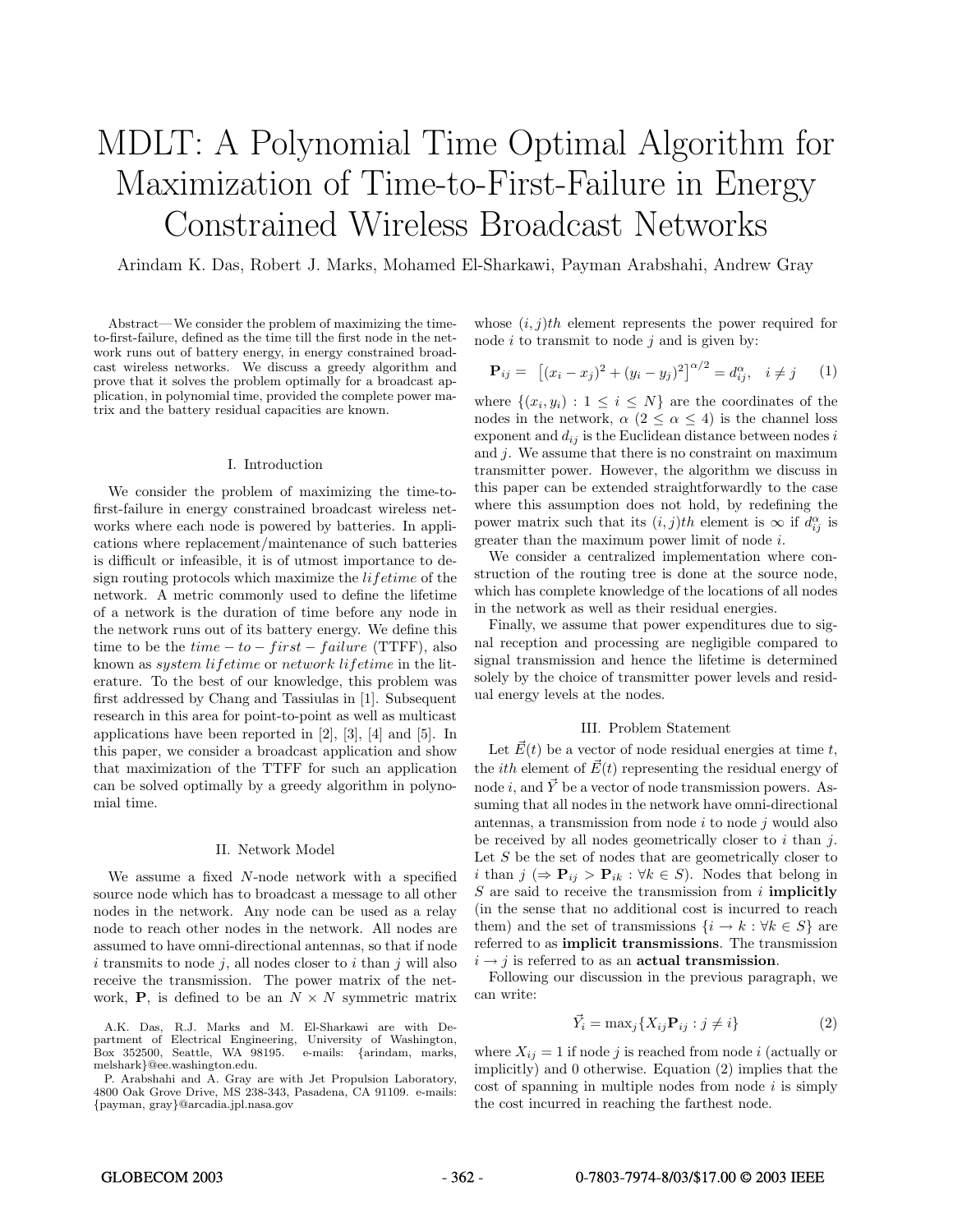Defining  $L_i(t) \triangleq \vec{E}_i(t)/\vec{Y}_i$  to be the *lifetime of node i*, the problem of maximizing the TTFF can be written as:

 $maximize \{\min_{i \in V} L_i(t)\}$  (3)

where  $V$  is the set of all nodes in the network. The objective function in (3) is to be optimized subject to the following constraints:

- 1) All nodes, other than the source, must be reached, either actually or implicitly<sup>1</sup>.
- 2) The source node must reach at least one other node.
- 3) The tree must be *connected*. We define *connectivity* formally in Section IV.
- 4) The tree must not have any cycles.

The vector  $L(t) \triangleq \{L_i(t) : \forall i \in V\}$  is the node lifetime vector at time t. Note that the value of the expression within curly braces in  $(3)$  is dependent on the time index t and hence, strictly speaking, should be termed residual −  $time - to - first - failure$ . However, we will refer to it simply as the time-to-first-failure, implicitly recognizing its dependence on the time origin  $t$ . Accordingly, henceforth in this paper, we will simply use the notation  $\vec{E}_i$  instead of  $\vec{E}_i(t)$ .

## IV. Notations and Definitions

We first establish the following notation.

 $V =$  set of all nodes in the network  $\vec{tr}(T)$  $=$  set of transmitting nodes in the tree T  $k =$ iteration number  $\mathbf{NR}^k$  = all nodes reached till iteration k  $\mathbf{NNR}^k$  = nodes not reached at the end of iteration k  $\stackrel{\triangle}{=} V \setminus \mathbf{NR}^k$  $T^k$  = connection tree grown till iteration  $k$ <br>
= lifetime of the partially grown tree  $T^k$ = lifetime of the partially grown tree  $T^k$ 

$$
\stackrel{\triangle}{=} \min_i (E_i/Y_i : \forall i \in \vec{tr}(T^k))
$$
  
cr node<sup>k</sup> - critical node of the connection tré

connection tree grown till iteration  $\boldsymbol{k}$ 

The sets  $\mathbf{NR}^k$  and  $\mathbf{NNR}^k$  satisfy the following properties:

$$
\mathbf{NR}^k \cup \mathbf{NNR}^k = V, \ \mathbf{NR}^k \cap \mathbf{NNR}^k = \emptyset \tag{4}
$$

For a given connection tree,  $T$ , we define its *critical node* to be the node whose lifetime is equal to the TTFF of the tree. That is:

$$
Critical node = argmin_{i} \left( \vec{E}_i / \vec{Y}_i : i \in \vec{tr}(T) \right) \tag{5}
$$

Note that only the set of transmitting nodes in  $T$  can be considered in (5) since the residual lifetime of all nontransmitting nodes is  $\infty$ .

A transmission  $(i \rightarrow j)^2$  is defined to be the *critical* transmission in a tree if:

$$
\vec{E}_i / \mathbf{P}_{ij} = \text{TTFF} \stackrel{\triangle}{=} \min_i \left( \vec{E}_i / \vec{Y}_i : i \in \vec{tr}(T) \right) \tag{6}
$$

<sup>1</sup>Note that the possibility of reaching a node implicitly is a consequence of the inherently broadcast nature of the wireless network and our assumption of omni-directional antennas.

<sup>2</sup>In this paper, we will use the notation  $(i \rightarrow j)$  and  $(i, j)$  interchangeably to mean a directed edge from  $i$  to  $j$ . The notation  $\{i, j\}$ will be used to refer to the node pair.

We conclude this section with definitions of the connectivity and validity of a tree. We define a tree to be *connected* if the transmitting node at each iteration  $k$ has been reached by iteration  $k - 1$ . In other words, the transmitting node at iteration  $k$  must belong to the set  $\mathbf{NR}^{k-1}$ . A broadcast tree is *valid* if it is connected and reaches all destination nodes.

# V. The MDLT Algorithm

In this section, we explain the minimum decremental lifetime (MDLT) algorithm for optimizing the objective function in  $(3)$ . It is an iterative algorithm wherein one new node is spanned into the tree in each iteration. For  $k = 0$ , we initialize:

$$
\mathbf{NR}^0 = \{ \text{source} \}, \ \mathbf{NNR}^0 = \{ V \setminus \text{source} \} \tag{7}
$$

For any  $k \geq 1$ , a list of candidate edges is prepared and an edge is chosen which minimizes the decremental lifetime (defined subsequently) due to addition of that edge. The set of possible edges to choose from at iteration  $k$  (denoted by edge\_list<sup>k</sup>) is given by:

$$
edge\_list^k = \{ (i, j) : \forall i \in \mathbf{NR}^{k-1}, \forall j \in \mathbf{NNR}^{k-1},
$$

$$
\vec{E}_i / \mathbf{P}_{ij} \ge N_b / D \}
$$
(8)

where  $N_b$  is the total number of bits to be transmitted during the broadcast session<sup>3</sup> and  $D$  is the data rate. The first two conditions in (8) allow transmissions from any node which has been spanned into the tree by iteration  $k-1$ , to any node not yet spanned in. The third condition in (8),  $\vec{E}_i / \mathbf{P}_{ij} \ge N_b / D$ , prevents nodes which lack sufficient battery capacity to support a broadcast session from being a transmitting node in the broadcast tree. For example, suppose that the edge  $i \rightarrow j$  is chosen at the kth iteration. Let  $\vec{E}_i = 5$  and  $\mathbf{P}_{ij} = 50$ . The residual lifetime of node  $i$ , transmitting at a power level of 50, is given by:  $\vec{E}_i / \mathbf{P}_{ij} = 5/50 = 0.1$ . Assuming that the number of data bits to be transmitted during the broadcast session is 10000, at a rate of 50000 bps, the required transmission time is  $10000/50000 = 0.2$ , which is more than the residual lifetime of node  $i$ . Clearly, node  $i$  will burn out in the middle of the session if  $(i, j)$  is chosen as a routing edge in the connection tree.

The edge  $(i, j)$  is chosen to be included in the connection tree at iteration  $k$  if it satisfies the MDLT criterion:

$$
\tau^{k-1} - \vec{E}_i / \mathbf{P}_{ij} < \tau^{k-1} - \vec{E}_m / \mathbf{P}_{mn}; \ (m, n) \neq (i, j),
$$
\n
$$
(i, j), (m, n) \in edge\_list^k \tag{9}
$$

or, equivalently,

$$
\frac{\vec{E}_i}{\mathbf{P}_{ij}} > \frac{\vec{E}_m}{\mathbf{P}_{mn}}; (i, j), (m, n) \in edge\_list^k, (m, n) \neq (i, j) \quad (10)
$$

<sup>3</sup>Assuming connection-oriented systems. The case of connectionless systems can be handled by redefining  $N_b$  to be the packet length, so that the residual lifetime of any node is greater than or equal to the packet transmission time.

#### GLOBECOM 2003 - 363 - 363 - 0-7803-7974-8/03/\$17.00 © 2003 IEEE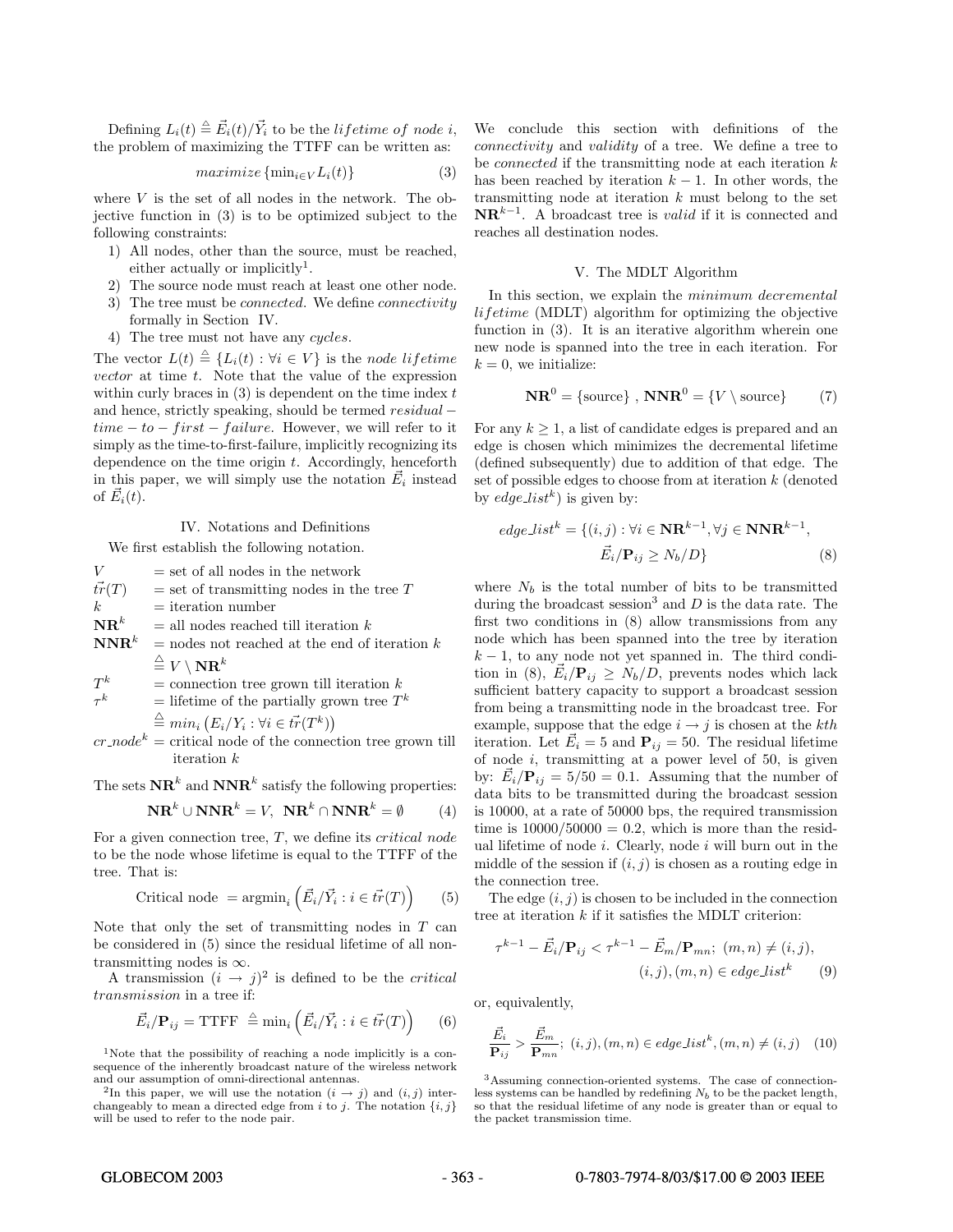The expression on the left hand side of (9) is the decremental lifetime at iteration  $k$  due to addition of the edge  $(i, j)$ . We assume that tie breaking is not necessary, *i.e.*, there is only one edge,  $(i, j)$ , which satisfies  $(10).4$ 

The lifetime of the connection tree after inclusion of the edge  $(i, j)$  at iteration k is given by:

$$
\tau^{k} = \min\left(\tau^{k-1}, \vec{E_i} / \mathbf{P}_{ij}\right) : (i, j) \in edge\_list^{k} \tag{11}
$$

The implicit assumption in (11) is that  $\tau^k$  is a monotonically decreasing function of  $k$ ; *i.e.*, inclusion of an edge at the kth iteration can never "improve" the tree constructed till iteration  $k - 1$ . If this is not true, a better solution can be readily obtained by deleting the critical transmission from the tree, resulting in a higher TTFF, without affecting the validity of the tree. We clarify with an example. Suppose, we are given the tree

$$
\{1 \to 3; \ 1 \to 2; \ 2 \to 4; \ 3 \to 5; \ 4 \to 6\},\tag{12}
$$

the critical transmission being  $3 \rightarrow 5$ . Assume that the edge chosen next is  $6 \rightarrow 7$ ,  $E_6/P_{67} > E_3/P_{35}$ , and  $\mathbf{P}_{65}$  <  $\mathbf{P}_{67}$  (*i.e.*, node 5 is nearer to node 6 than 7 and hence receives the transmission  $6 \rightarrow 7$  implicitly). Under these assumptions, an improved tree can be obtained by deleting the critical transmission from (12) and appending the current edge to the previous tree, as shown below.

$$
\{1 \to 3; \ 1 \to 2; \ 2 \to 4; \ 4 \to 6; \ 6 \to 7\} \tag{13}
$$

Note that the tree in (13) is still valid because it is connected and reaches all nodes. Later in Section VI, where we argue that our assumption holds and prove the optimality of the MDLT algorithm, we will show that the tree in (12) cannot be part of the optimal solution.

A high level description of the MDLT algorithm<sup>5</sup> is provided in Figure 1. We conclude this section with a discussion of the time complexity of the algorithm, assuming a full power matrix  $(i.e.,$  there is no maximum transmitter power constraint). First, we note that, at any iteration  $k$ , we do not need to consider all edges whose tails are in the set  $\mathbf{NR}^{k-1}$  and heads are in the set  $\mathbf{NNR}^{k-1}$ . For any node  $i \in \mathbf{NR}^{k-1}$ , we only need to identify the node closest to *i* which is in the set **NNR**<sup>k−1</sup>. Completing this step for all nodes in  $\mathbf{NR}^{k-1}$  and choosing the best edge can be accomplished in  $O(|V|)$  time, if proper data structures (see [6], for example) such as those used in an efficient implementation of Prim's algorithm for the Minimum Spanning Tree problem are used. Since the algorithm runs for  $|V| - 1$ iterations, the overall time complexity of the algorithm is  $O(|V|^2)$ .

#### VI. Optimality of the MDLT algorithm

We first show that the MDLT algorithm is optimal for any 3-node network. Subsequently, we extend the proof

- 1. Let DS be the intended destination set.
- 2. Set  $k = 0$ ;  $T^k = \emptyset$ ;

3. Set  $\mathbf{NR}^{(k)} = \{source\}$  and  $\mathbf{NNR}^{(k)} = V \setminus \mathbf{NR}^{(k)}$ ;

4. Set  $k = k + 1$ ;

5.  $\mathcal{A}^*$  Let  $[m^k, n^k]$  be the edge added to the tree during the *kth* iteration where  $m^k$  is the transmitting node and  $n^k$  is the destination node. \*/ 6. while( $DS \neq \emptyset$ )

/\* Select the next edge according to the MDLT criterion (See equations 9 or 10)  $*/$ 

• [m*<sup>k</sup>*, n*<sup>k</sup>*] = argmax*i,j*{E*i*/**P***ij* : <sup>∀</sup><sup>i</sup> <sup>∈</sup> **NR***<sup>k</sup>−*<sup>1</sup>,  $\forall j \in \mathbf{NNR}^{k-1}, \vec{E}_i/\mathbf{P}_{ij} \geq N_b/D$ ;  $/*$  Updates  $*/$ •  $\mathbf{NR}^k = \mathbf{NR}^{k-1} \bigcup n^k$ ,  $\mathbf{NNR}^k = V \setminus \mathbf{NR}^k$ ;  $\text{/}^*$  Append chosen edge to current tree.  $\text{*}/$ •  $T^k = [T^{k-1}; \{m^k \to n^k\}];$ /\* Compute the lifetime of the partially constructed tree and identify its critical node \*/  $\bullet$   $\tau^{k} = \min\{\tau^{k-1}, \vec{E}_{m^{k}}/\mathbf{P}_{m^{k}n^{k}}\};$ •  $cr$  *node*<sup>k</sup> = critical node of  $T^k$ ; **if**( $n^k$  ∈ DS) /\* Destn. node reached. Update DS. \*/  $DS = DS \setminus n^k$ ; **endif if**  $(DS == \emptyset)$  /\* All destination nodes reached. \*/  $/*$  End of procedure.  $*/$ •  $\hat{L} = \tau^k$ ; /\* TTFF =  $\tau^k$  \*/ • Print  $T^k$  and  $\hat{L}$ ; **else**  $k = k + 1$ ; /\* Increment  $k *$ / **endif endwhile**

Fig. 1. High level description of the MDLT algorithm.

to any N-node network. Consider the 3-node network in Figure 2. Assume node 1 is the source and  $P_{12} < P_{13}$ . The only possible broadcast trees for this network are: (1)  $T_1 = \{1 \to 2; 2 \to 3\}$  and  $(2)$   $T_2 = \{1 \to 3\}$ . Note that  $T_2$  is a valid broadcast tree since it also reaches node 2 implicitly.<sup>6</sup>

**Case** 1 : If  $T_1$  is optimal, we have:

$$
\min(E_1/\mathbf{P}_{12}, E_2/\mathbf{P}_{23}) > E_1/\mathbf{P}_{13}
$$
 (14)

$$
\Rightarrow \text{(a) } E_1/\mathbf{P}_{12} > E_1/\mathbf{P}_{13} \text{ (since } \mathbf{P}_{12} < \mathbf{P}_{13}) \tag{15}
$$

(b) 
$$
E_2/\mathbf{P}_{23} > E_1/\mathbf{P}_{13}
$$
 (16)

It is apparent from the MDLT criterion (10) that the first edge to be included in the tree will be (source  $\rightarrow$  node nearest to source), which, for our example, is  $1 \rightarrow 2$ . The next edge that will be chosen is determined by the following decision rules:

Choose edge 
$$
1 \rightarrow 3
$$
 if  $E_1/\mathbf{P}_{13} > E_2/\mathbf{P}_{23}$  (17)

Choose edge 
$$
2 \to 3
$$
 if  $E_2/\mathbf{P}_{23} > E_1/\mathbf{P}_{13}$  (18)

<sup>6</sup>Strictly speaking,  $\{1 \rightarrow 3; 3 \rightarrow 2\}$  is also a valid broadcast tree, but it is worse than  $T_2$  since it involves unnecessary energy expenditure at node 3. In other words, the transmission  $3 \rightarrow 2$  is redundant since node 2 is already reached by the first transmission  $1 \rightarrow 3$ .

<sup>4</sup>This will be the case if all the elements of the upper triangular portion of the matrix, **W**, whose  $(i, j)$ th element is given by  $E_i/\mathbf{P}_{ij}$ , are distinct.

 ${}^{5}$ Even though we focus on broadcast applications in this paper, the MDLT algorithm is general and can be used for broadcast or multicast.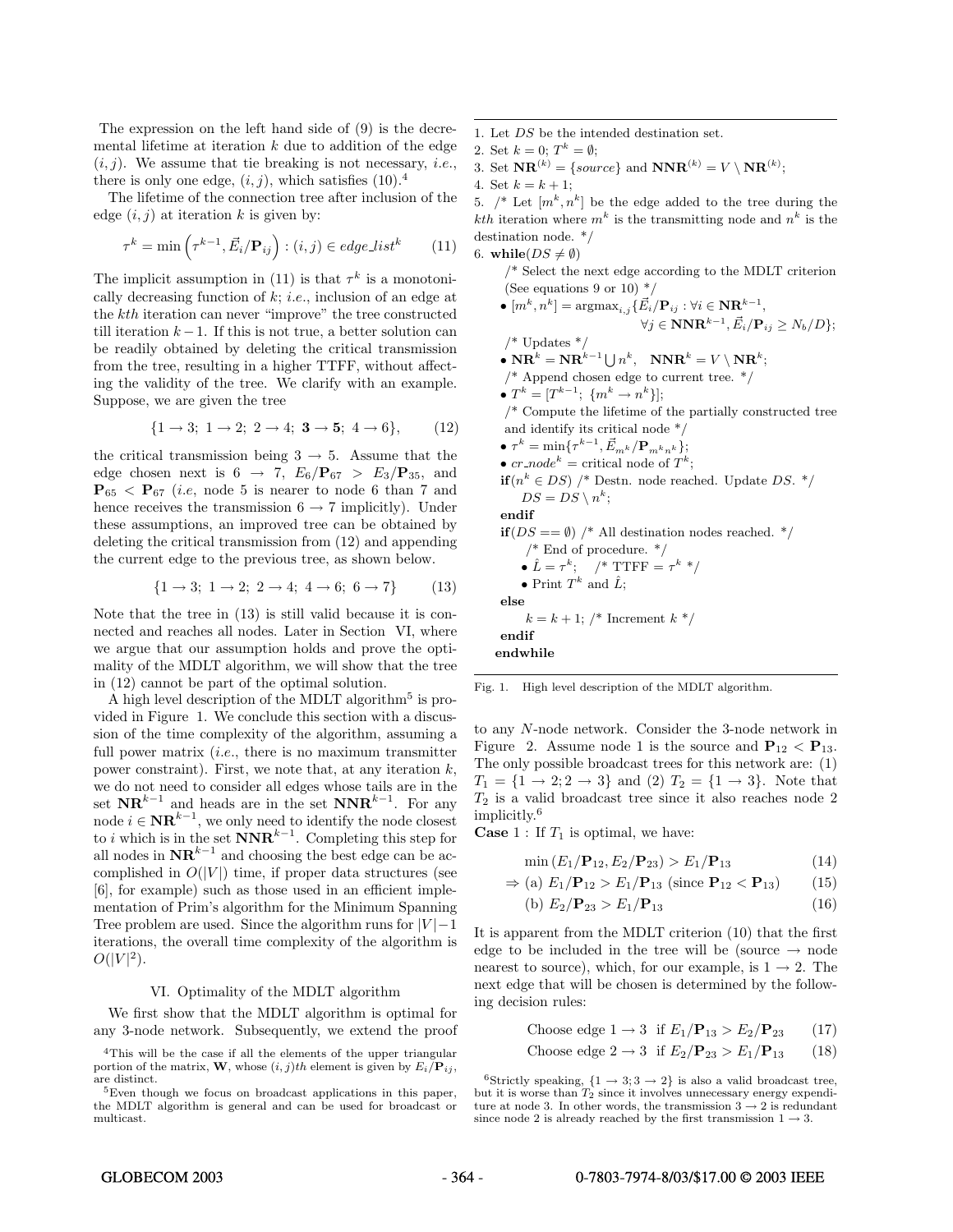Since  $E_2/\mathbf{P}_{23} > E_1/\mathbf{P}_{13}$  is true (15), the next edge chosen is  $2 \rightarrow 3$ , as in the optimal tree  $T_1$ . **Case** 2 : If  $T_2$  is optimal, we have:

$$
\min(E_1/\mathbf{P}_{12}, E_2/\mathbf{P}_{23}) < E_1/\mathbf{P}_{13} \tag{19}
$$

$$
\Rightarrow E_2/\mathbf{P}_{23} < E_1/\mathbf{P}_{13} \tag{20}
$$

since  $E_1/\mathbf{P}_{12} \nless E_1/\mathbf{P}_{13}$  given  $\mathbf{P}_{12} \nless \mathbf{P}_{13}$  (by assumption).

As in Case 1, the first edge chosen is  $1 \rightarrow 2$ . The decision rules governing which edge is chosen next are the same as in Case 1. Since  $E_2/\mathbf{P}_{23} < E_1/\mathbf{P}_{13}$  (20), the next edge chosen in this case is  $1 \rightarrow 3$ . The only transmitting node in the tree being node 1, the effective broadcast tree generated by the MDLT algorithm is therefore  $\{1 \rightarrow 3\},\$ as in the optimal tree  $T_2$ .



Fig. 2. A 3-node network. Possible broadcast trees are  $\{1 \rightarrow 3\}$ and  ${1 \rightarrow 2; 2 \rightarrow 3}.$ 

Having proven that the MDLT algorithm generates optimal TTFF trees for 3-node networks, we next prove its optimality for any N-node network. In the proof, we make use of our assertion that "inclusion of an edge at the kth iteration can never improve the tree constructed till iteration  $k - 1$ ".

Suppose that the tree grown till iteration  $k - 1$  using the MDLT algorithm,  $T^{k-1}$ , is optimal and its TTFF is  $\tau^{k-1} = \hat{\tau}^{k-1}$ , where  $\hat{\tau}^{k-1}$  represents the optimal TTFF. Let  $(m, n)$  be the next edge which should be chosen optimally, where  $m \in \mathbf{NR}^{k-1}$  and  $n \in \mathbf{NNR}^{k-1}$ . The TTFF of the resulting optimal tree  $(\hat{T}^k)$  is therefore:

$$
\hat{\tau}^k = \min_i \left( \vec{E}_i / \vec{Y}_i : i \in \vec{tr}(\hat{T}^k) \right)
$$
\n(21)

$$
= \min\left(\min_{i} \left(\vec{E}_i / \vec{Y}_i : i \in \vec{tr}(\hat{T}^{k-1})\right), \vec{E}_m / \mathbf{P}_{mn}\right) (22)
$$

$$
= \min\left(\hat{\tau}^{k-1}, \ \vec{E}_m / \mathbf{P}_{mn}\right) \tag{23}
$$

Note that (22) follows from (21) only if our assertion is true. Assuming  $\hat{\tau}^k < \hat{\tau}^{k-1}$ , eqn. (23) further implies:

$$
\min\left(\hat{\tau}^{k-1}, \ \vec{E}_m/\mathbf{P}_{mn}\right) > \min\left(\hat{\tau}^{k-1}, \ \vec{E}_p/\mathbf{P}_{pq}\right) \tag{24}
$$

$$
\Rightarrow \hat{\tau}^{k-1} - \vec{E}_m / \mathbf{P}_{mn} < \hat{\tau}^{k-1} - \vec{E}_p / \mathbf{P}_{pq} \tag{25}
$$

where  $p \in {\bf{NR}}^{k-1} \setminus m$  and  $q \in {\bf{NNR}}^{k-1}$ . Since (25) is exactly the MDLT criterion discussed in (9), the algorithm will also choose the optimal edge,  $(m, n)$ , at the kth iteration.

We conclude this section with an argument on why our assertion that "inclusion of an edge at the kth iteration can never improve the tree constructed till iteration  $k -$ 1" holds. First, we define and illustrate a procedure for labeling the sequence of transmissions in a connection tree. Given a tree, let us create its sorted version, such that all transmissions from a node are grouped together, in the order they appear in the original tree. For example, if the input tree is:

$$
T = \{1 \to 2; \ 2 \to 3; \ 1 \to 4; \ 2 \to 5; \ 1 \to 6\},\tag{26}
$$

its sorted version is:

$$
T \equiv sorted = \{ \underbrace{1 \rightarrow 2; 1 \rightarrow 4; 1 \rightarrow 6; 2 \rightarrow 3; 2 \rightarrow 5}_{\sim} \} \quad (27)
$$

The sequence of actual transmissions in the tree can be readily identified by reading the sorted tree from left to right and choosing the last transmission in each group (the groups are marked by underbraces in (27)). An equivalent tree to (27) is therefore:

$$
T \equiv sortedT \equiv sortedT_{eq} = \{1 \rightarrow 6; 2 \rightarrow 5\} \tag{28}
$$

Note that the sorting procedure does not alter the TTFF of a tree or affect its validity.

Next, we assign labels to the transmitting nodes in sortedT (or sorted $T_{eq}$ ); the first transmitting node (which is the source) is assigned label 1, the second transmitting node is assigned label 2, etc.<sup>7</sup> All non-transmitting nodes are then assigned a common dummy label, greater than the highest label assigned to any transmitting node. For our example in (27), the labels are shown in Table I. Note that the non-transmitting nodes,  $\{3, 4, 5 \text{ and } 6\}$ , have been assigned a dummy label, 3, greater than the highest label, 2, assigned to any transmitting node.

TABLE I Labels assigned to the transmitting nodes in (27).

| ode  | - | U |   | U      |
|------|---|---|---|--------|
| abel | – | ப | J | ഩ<br>J |

Let us now consider an arbitrary tree generated using the MDLT algorithm, as in (29), where  $\{m^k, n^k\}$  represent the transmitting and destination nodes at iteration k. While the set of destination nodes  $\{n^1, n^2, \dots n^k\}$  in (29) are unique, the set of transmitting nodes  $\{m^1, m^2, \cdots m^k\}$ need not be so. Let the critical transmission be  $(m^c, n^c)$ , *i.e.*,  $\tau^{c-1} > \tau^c = \tau^{c+1} = \cdots = \tau^{k-1}$ . We assume that the *ith* transmitting node is  $n^c$ , *i.e.*,  $m^i = n^c$ , where  $i > c$ .

$$
T^{k} = \left[\begin{array}{ccc} T^{k-1} & & m^{1} & & \rightarrow & n^{1} \\ m^{2} & & & \rightarrow & n^{2} \\ \vdots & & & \ddots & \\ m^{c} & & & & n^{c+1} \\ m^{c+1} & & & & \cdots \\ m^{i} = n^{c} & & & n^{i+1} \\ m^{i+1} & & & & n^{i+1} \\ \vdots & & & & \ddots & \\ m^{k-1} & & & & n^{k-1} \\ m^{k} & & & & & n^{k} \end{array}\right] \tag{29}
$$

<sup>7</sup>Note that labels can be assigned directly from the input tree, without having to compute its sorted version. We include this additional step purely for the sake of clarity.

# GLOBECOM 2003 - 365 - 365 - 0-7803-7974-8/03/\$17.00 © 2003 IEEE